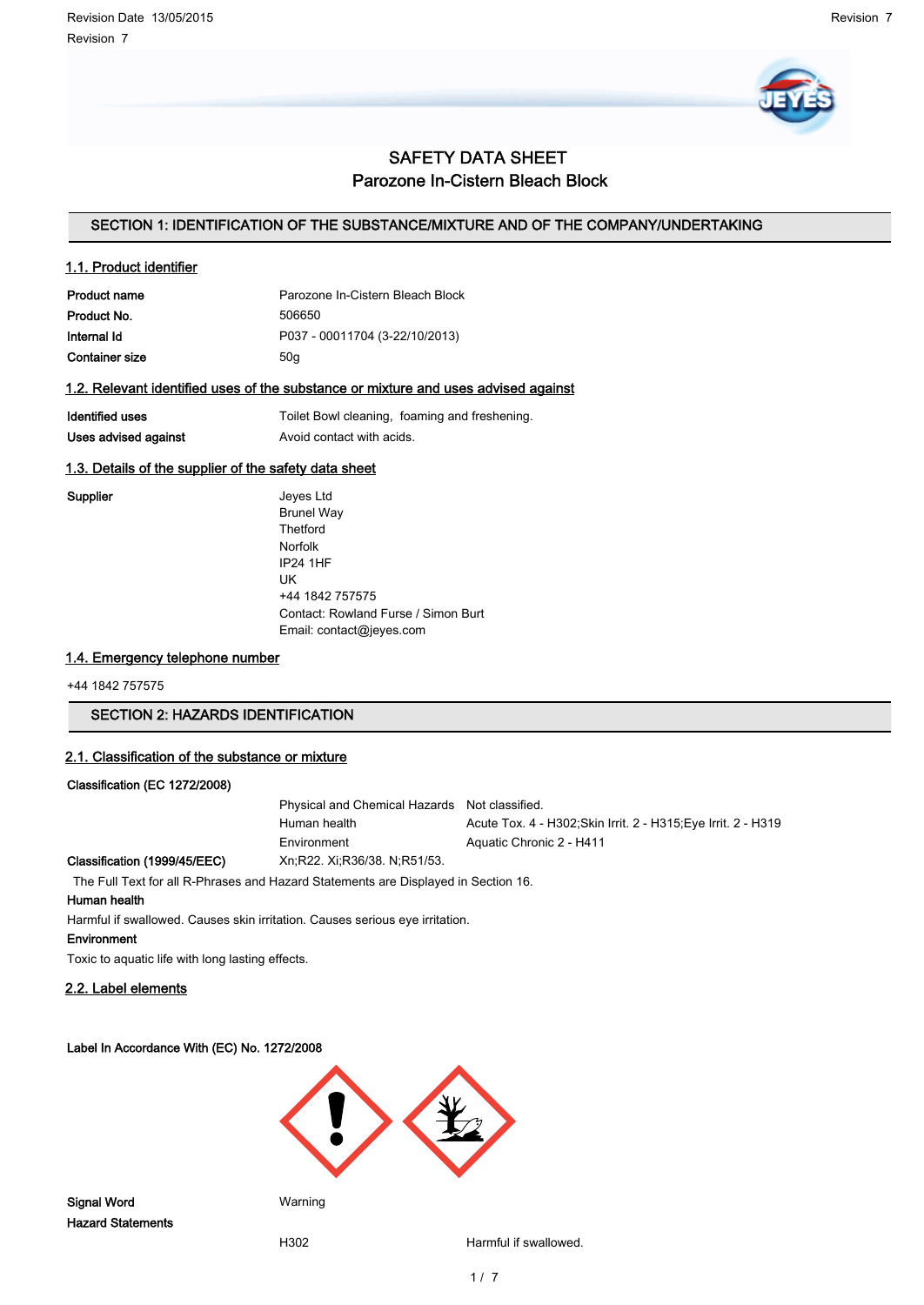|                                 | H315             | Causes skin irritation.                                                                                                             |
|---------------------------------|------------------|-------------------------------------------------------------------------------------------------------------------------------------|
|                                 | H319             | Causes serious eye irritation.                                                                                                      |
|                                 | H411             | Toxic to aquatic life with long lasting effects.                                                                                    |
| <b>Precautionary Statements</b> |                  |                                                                                                                                     |
|                                 | P <sub>102</sub> | Keep out of reach of children.                                                                                                      |
|                                 | P <sub>101</sub> | If medical advice is needed, have product container or label at hand.                                                               |
|                                 | P <sub>264</sub> | Wash contaminated skin thoroughly after handling.                                                                                   |
|                                 | P302+352         | IF ON SKIN: Wash with plenty of soap and water.                                                                                     |
|                                 | P305+351+338     | IF IN EYES: Rinse cautiously with water for several minutes. Remove<br>contact lenses, if present and easy to do. Continue rinsing. |
|                                 | P301+330+331     | IF SWALLOWED: Rinse mouth. Do NOT induce vomiting.                                                                                  |
| Supplemental label information  |                  |                                                                                                                                     |
|                                 | <b>EUH206</b>    | Warning! Do not use together with other products. May release dangerous<br>gases (chlorine).                                        |

#### 2.3. Other hazards

Not applicable.

### SECTION 3: COMPOSITION/INFORMATION ON INGREDIENTS

# 3.2. Mixtures

| Sodium alkylarylsulphonate (CAS 25155-30-0) (CESIO)                                                              |                   |                                                                        | 30-60% |
|------------------------------------------------------------------------------------------------------------------|-------------------|------------------------------------------------------------------------|--------|
| CAS-No.: 25155-30-0                                                                                              | EC No.: 246-680-4 |                                                                        |        |
| Classification (EC 1272/2008)<br>Acute Tox. 4 - H302<br>Skin Irrit. 2 - H315<br>Eye Dam. 1 - H318                |                   | Classification (67/548/EEC)<br>Xn;R22.<br>Xi, R38, R41.                |        |
| Sodium dichloroisocyanurate, dihydrate                                                                           |                   |                                                                        | 10-30% |
| CAS-No.: 51580-86-0                                                                                              | EC No.: 220-767-7 |                                                                        |        |
| Classification (EC 1272/2008)<br><b>EUH031</b><br>Acute Tox. 4 - H302<br>Eye Irrit. 2 - H319<br>STOT SE 3 - H335 |                   | Classification (67/548/EEC)<br>Xn; R22<br>Xi;R36/37<br>R31<br>N;R50/53 |        |

# SECTION 4: FIRST AID MEASURES

#### 4.1. Description of first aid measures

#### Inhalation

Not relevant

#### Ingestion

Immediately rinse mouth and provide fresh air. Do not induce vomiting. NEVER MAKE AN UNCONSCIOUS PERSON VOMIT OR DRINK FLUIDS! Consult a physician for specific advice.

#### Skin contact

Wash skin thoroughly with soap and water. Get medical attention if irritation persists after washing.

#### Eye contact

Promptly wash eyes with plenty of water while lifting the eye lids. Continue to rinse for at least 15 minutes and get medical attention.

### 4.2. Most important symptoms and effects, both acute and delayed

#### Inhalation

No specific symptoms noted.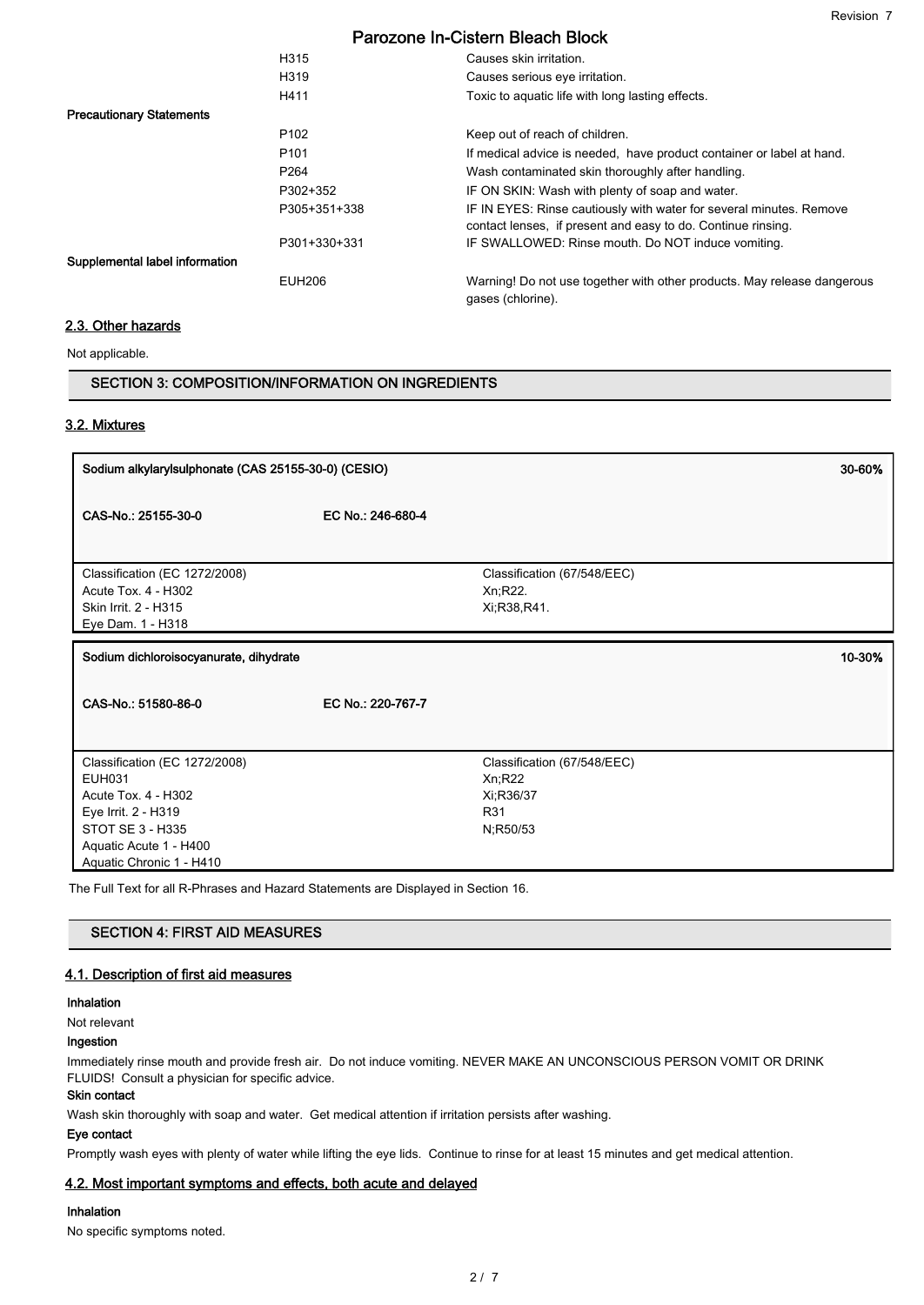Ingestion

Skin contact

Skin irritation.

Eye contact

Irritating and may cause redness and pain.

### 4.3. Indication of any immediate medical attention and special treatment needed

No recommendation given, but first aid may still be required in case of accidental exposure, inhalation or ingestion of this chemical. If in doubt, GET MEDICAL ATTENTION PROMPTLY!

# SECTION 5: FIREFIGHTING MEASURES

#### 5.1. Extinguishing media

#### Extinguishing media

Extinguish with foam, carbon dioxide, dry powder or water fog. Use fire-extinguishing media appropriate for surrounding materials.

#### 5.2. Special hazards arising from the substance or mixture

#### Hazardous combustion products

Thermal decomposition or combustion may liberate carbon oxides and other toxic gases or vapours.

# Unusual Fire & Explosion Hazards

None known.

Specific hazards

The product is non-combustible. If heated, toxic vapours may be formed. Chlorine.

# 5.3. Advice for firefighters

#### Special Fire Fighting Procedures

Use protective equipment appropriate for surrounding materials.

#### SECTION 6: ACCIDENTAL RELEASE MEASURES

#### 6.1. Personal precautions, protective equipment and emergency procedures

Avoid contact with skin and eyes. For personal protection, see section 8.

#### 6.2. Environmental precautions

Collect and dispose of spillage as indicated in section 13.

#### 6.3. Methods and material for containment and cleaning up

Wear necessary protective equipment. Collect spillage with shovel, broom or the like and reuse, if possible. Prevent discharge of larger quantity to drain. For waste disposal, see section 13.

# 6.4. Reference to other sections

For personal protection, see section 8. For waste disposal, see section 13.

# SECTION 7: HANDLING AND STORAGE

# 7.1. Precautions for safe handling

Read label before use.

#### 7.2. Conditions for safe storage, including any incompatibilities

Keep away from food, drink and animal feeding stuffs. Store in closed original container at temperatures between 5°C and 25°C. Store away from: Acids.

Storage Class

Lagerklasse 13

#### 7.3. Specific end use(s)

The identified uses for this product are detailed in Section 1.2.

# SECTION 8: EXPOSURE CONTROLS/PERSONAL PROTECTION

# 8.1. Control parameters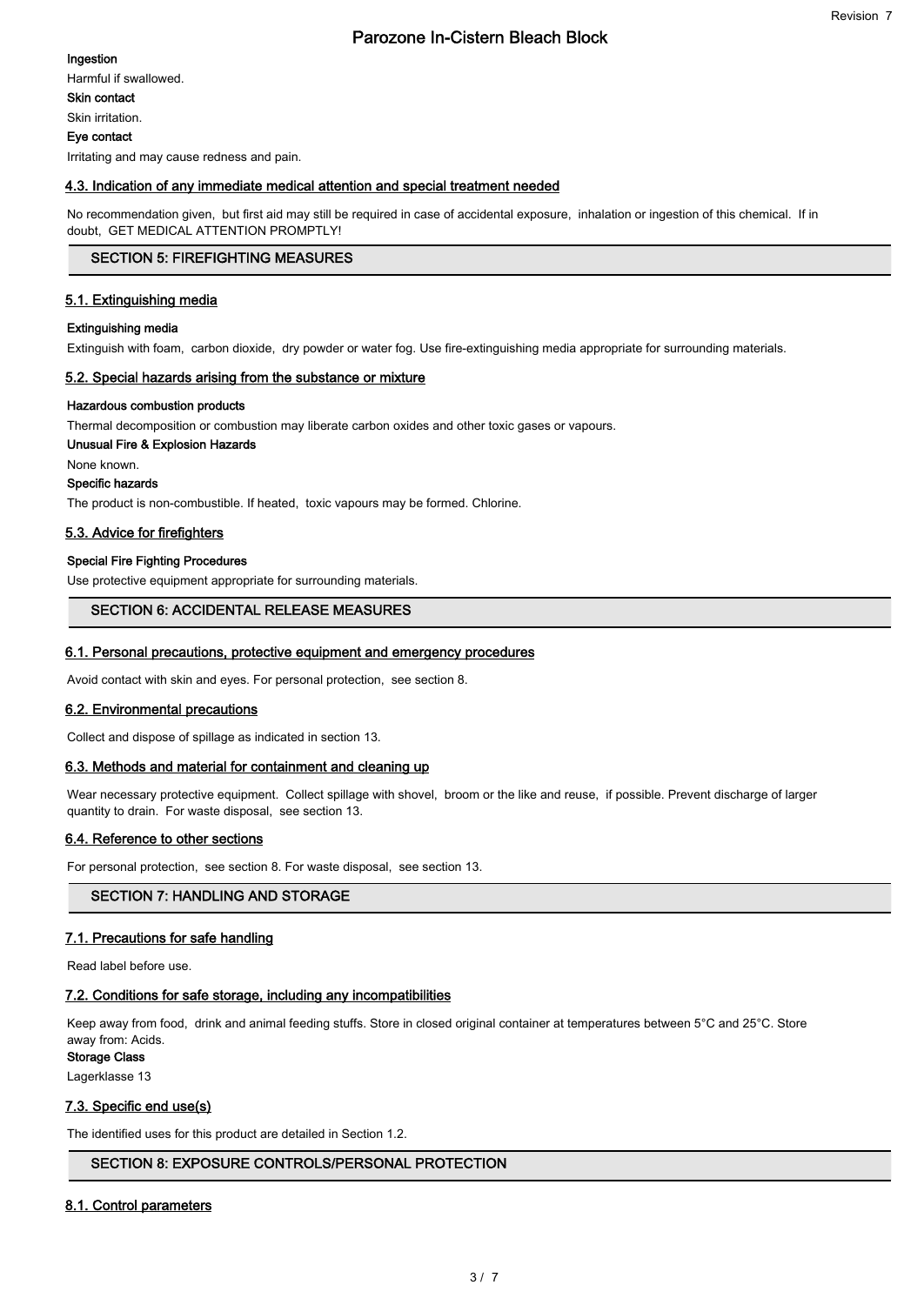### Ingredient Comments

No exposure limits noted for ingredient(s).

#### 8.2. Exposure controls

### Hand protection

For prolonged or repeated skin contact use suitable protective gloves. Rubber gloves are recommended.

#### Eye protection

Not available.

Not relevant, due to the form of the product.

# Hygiene measures

Wash hands after handling.

#### SECTION 9: PHYSICAL AND CHEMICAL PROPERTIES

### 9.1. Information on basic physical and chemical properties

| Appearance                                        | Solid                      |
|---------------------------------------------------|----------------------------|
| Colour                                            | White.                     |
| Odour                                             | Slight odour. Chlorine.    |
| Solubility                                        | Soluble in water. (slowly) |
| Initial boiling point and boiling range (°C)      |                            |
| Not applicable.                                   |                            |
| Melting point (°C)                                |                            |
| Not applicable.                                   |                            |
| <b>Relative density</b>                           |                            |
| Not determined.                                   |                            |
| Vapour density (air=1)                            |                            |
| Not applicable.                                   |                            |
| Vapour pressure                                   |                            |
| Not applicable.                                   |                            |
| <b>Evaporation rate</b>                           |                            |
| Not applicable.                                   |                            |
| pH-Value, Diluted Solution                        |                            |
| Not applicable.                                   |                            |
| <b>Viscosity</b>                                  |                            |
| Not available.                                    |                            |
| Decomposition temperature (°C)                    |                            |
| Not applicable.                                   |                            |
| Odour Threshold, Lower                            |                            |
| Not applicable.                                   |                            |
| Odour Threshold, Upper                            |                            |
| Not applicable.                                   |                            |
| Flash point (°C)                                  |                            |
| Not applicable.                                   |                            |
| Auto Ignition Temperature (°C)                    |                            |
| Not applicable.                                   |                            |
| Flammability Limit - Lower(%)                     |                            |
| Not applicable.                                   |                            |
| Flammability Limit - Upper(%)                     |                            |
| Not applicable.                                   |                            |
| <b>Partition Coefficient</b><br>(N-Octanol/Water) |                            |
| Not applicable.                                   |                            |
| <b>Explosive properties</b>                       |                            |
| Not applicable.                                   |                            |
| <b>Other Flammability</b>                         |                            |
| Not applicable.                                   |                            |
| <b>Oxidising properties</b>                       |                            |
| Not applicable.                                   |                            |
|                                                   |                            |
| 9.2. Other information                            |                            |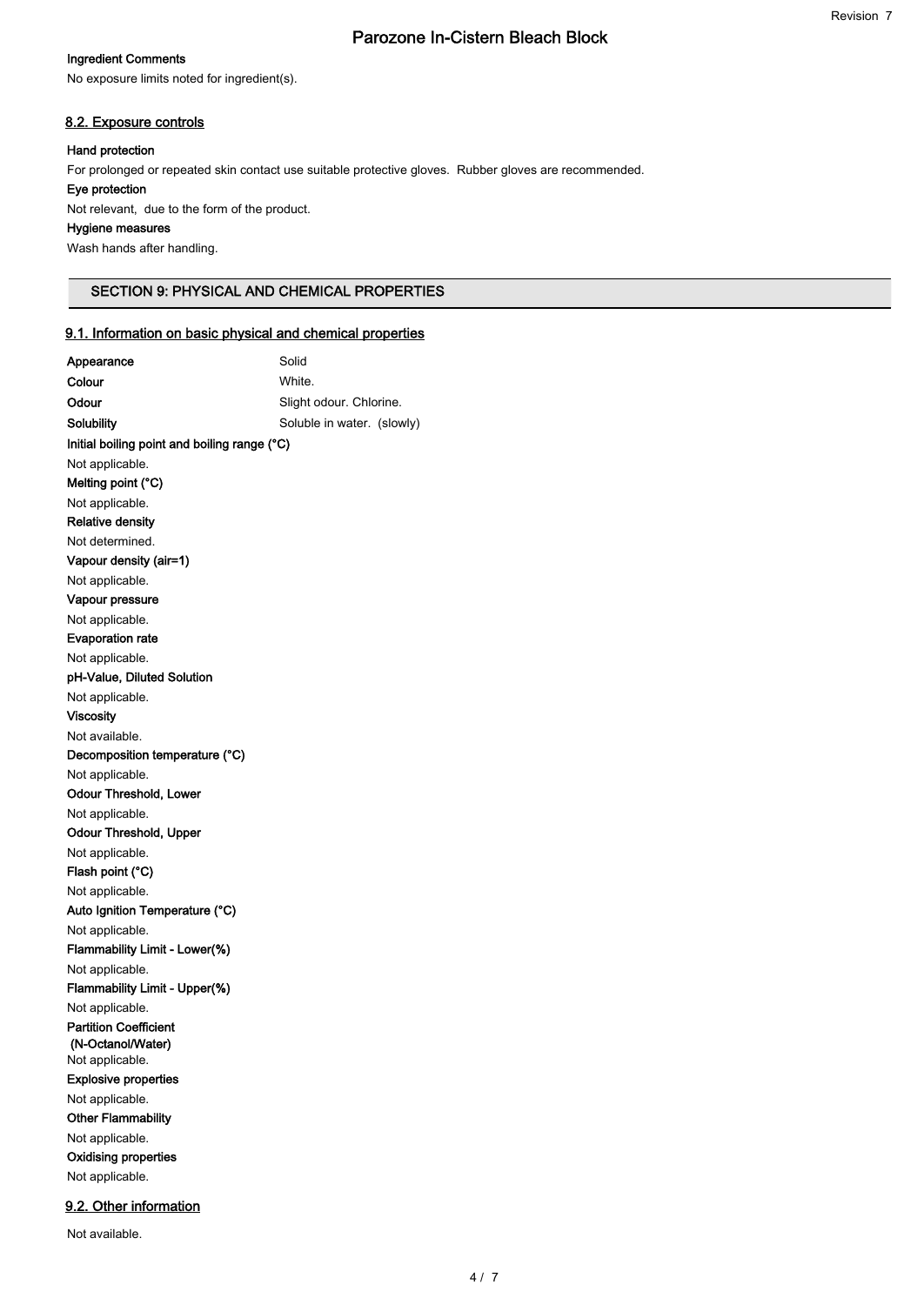# SECTION 10: STABILITY AND REACTIVITY

#### 10.1. Reactivity

Generates toxic gas in contact with acid. Chlorine.

#### 10.2. Chemical stability

Stable under normal temperature conditions and recommended use.

#### 10.3. Possibility of hazardous reactions

Generates toxic gas in contact with acid. Chlorine.

### 10.4. Conditions to avoid

Avoid contact with acids. Avoid excessive heat for prolonged periods of time.

#### 10.5. Incompatible materials

#### Materials To Avoid

Acids.

#### 10.6. Hazardous decomposition products

Thermal decomposition or combustion may liberate carbon oxides and other toxic gases or vapours. Chlorine.

# SECTION 11: TOXICOLOGICAL INFORMATION

#### 11.1. Information on toxicological effects

#### Ingestion

Harmful if swallowed.

#### Skin contact

Irritating to skin.

#### Eye contact

May cause severe irritation to eyes.

# Route of entry

Skin and/or eye contact.

# SECTION 12: ECOLOGICAL INFORMATION

#### **Ecotoxicity**

Toxic to aquatic life with long lasting effects.

#### 12.1. Toxicity

#### Acute Toxicity - Fish

LC50 96 hours 0.28 mg/l Lepomis macrochirus (Bluegill) Sodium dichloroisocyanurate, dihydrate LC50 96 hours 0.22 mg/l Onchorhynchus mykiss (Rainbow trout) Sodium dichloroisocyanurate, dihydrate EC 50, 48 Hrs, Daphnia, mg/l 0.2 (Sodium dichloroisocyanurate, dihydrate)

#### 12.2. Persistence and degradability

#### **Degradability**

The surfactant(s) contained in this preparation complies(comply) with the biodegradability criteria as laid down in Regulation (EC) No.648/2004 on detergents. Data to support this assertion are held at the disposal of the competent authorities of the Member States and will be made available to them, at their direct request or at the request of a detergent manufacturer.

#### 12.3. Bioaccumulative potential

#### Bioaccumulative potential

No data available on bioaccumulation.

Partition coefficient

Not applicable.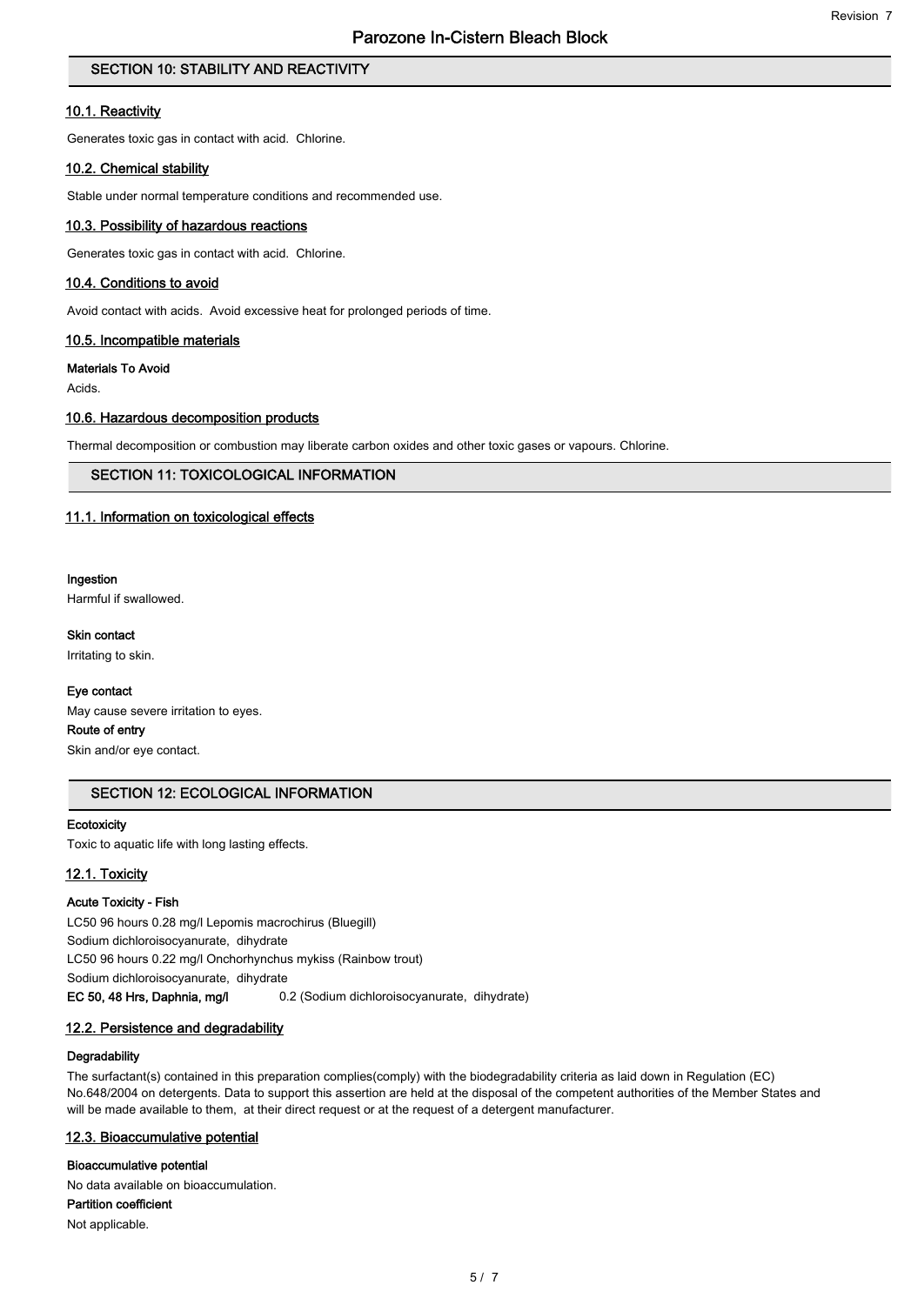# 12.4. Mobility in soil

#### Mobility:

Not relevant, due to the form of the product.

### 12.5. Results of PBT and vPvB assessment

This product does not contain any PBT or vPvB substances.

## 12.6. Other adverse effects

None known.

# SECTION 13: DISPOSAL CONSIDERATIONS

#### General information

When handling waste, consideration should be made to the safety precautions applying to handling of the product.

# 13.1. Waste treatment methods

Dispose of waste and residues in accordance with local authority requirements.

| <b>SECTION 14: TRANSPORT INFORMATION</b> |                                                                                                                              |
|------------------------------------------|------------------------------------------------------------------------------------------------------------------------------|
| General                                  | LIMITED QUANTITIES for ADR / RID / IMDG (not assessed for transportation via air (ICAO / IATA)<br>under limited quantities). |
| 14.1. UN number                          |                                                                                                                              |
| UN No. (ADR/RID/ADN)                     | 3077                                                                                                                         |
| UN No. (IMDG)                            | 3077                                                                                                                         |
| UN No. (ICAO)                            | 3077                                                                                                                         |
| 14.2. UN proper shipping name            |                                                                                                                              |
| <b>Proper Shipping Name</b>              | ENVIRONMENTALLY HAZARDOUS SUBSTANCE, SOLID, N.O.S. (Contains Dichloroisocyanuric acid,<br>dihydrate salt)                    |
| 14.3. Transport hazard class(es)         |                                                                                                                              |
| <b>ADR/RID/ADN Class</b>                 | 9                                                                                                                            |
| <b>ADR/RID/ADN Class</b>                 | Class 9: Miscellaneous dangerous substances and articles.                                                                    |
| ADR Label No.                            | 9                                                                                                                            |
| <b>IMDG Class</b>                        | 9                                                                                                                            |
| <b>ICAO Class/Division</b>               | 9                                                                                                                            |
| <b>Transport Labels</b>                  |                                                                                                                              |
|                                          |                                                                                                                              |



# 14.4. Packing group

| <b>ADR/RID/ADN Packing group</b> | Ш |
|----------------------------------|---|
| <b>IMDG Packing group</b>        | Ш |
| <b>ICAO Packing group</b>        | ш |

# 14.5. Environmental hazards

Environmentally Hazardous Substance/Marine Pollutant